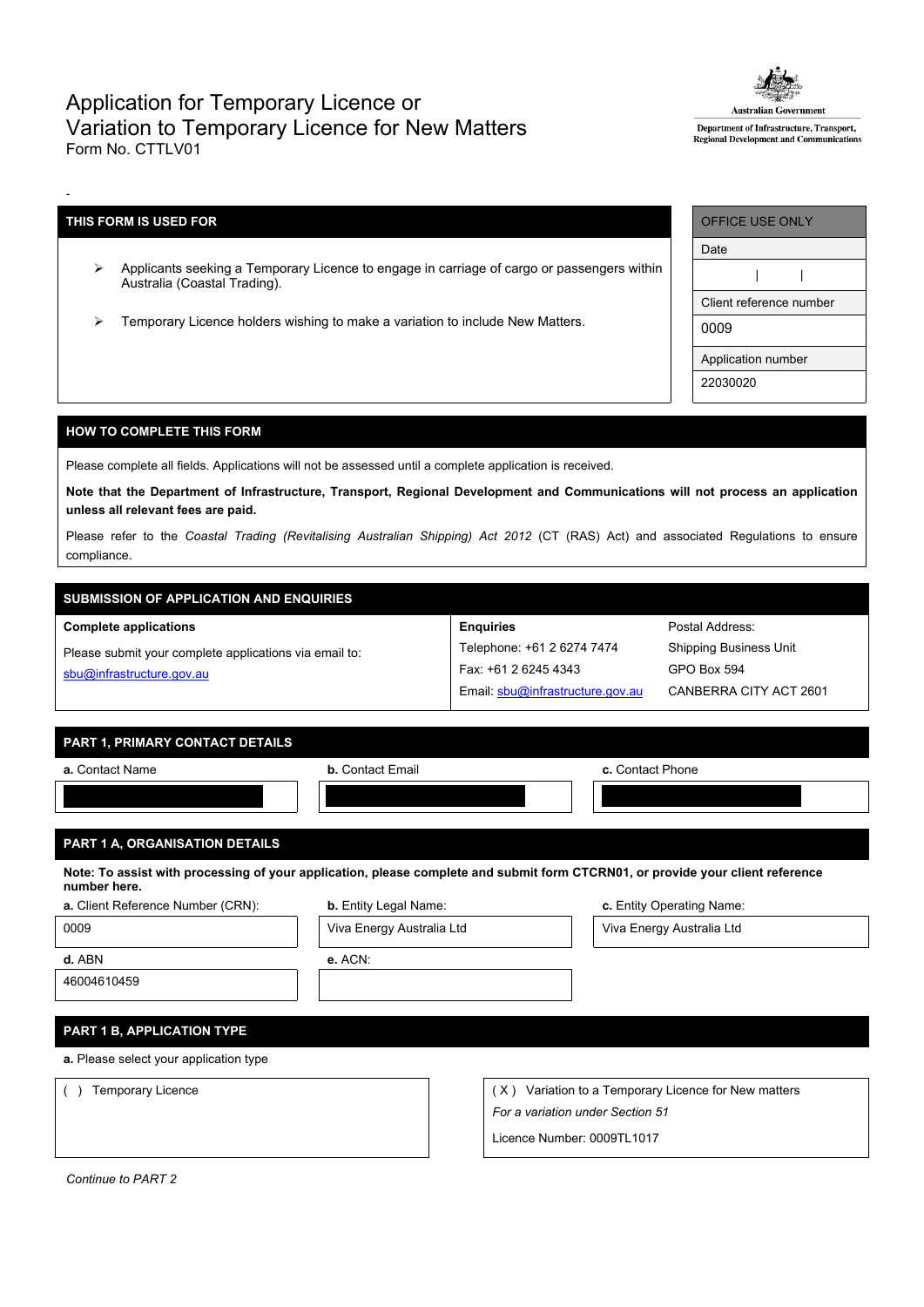|                          | PART 2, VOYAGE DETAILS    |                      |                 |                                 |           |                                             |                                    |                                                               |               |                                        |                                               |
|--------------------------|---------------------------|----------------------|-----------------|---------------------------------|-----------|---------------------------------------------|------------------------------------|---------------------------------------------------------------|---------------|----------------------------------------|-----------------------------------------------|
| Category of<br>trade $1$ | Cargo description         | Load port            | Discharge port  | Volume /<br>amount <sup>2</sup> |           | <b>Expected</b><br>loading date<br>dd/mm/yy | <b>Vessel</b><br>name <sup>3</sup> | <b>Vessel</b><br>capacity/size<br>(gross tonnes) <sup>3</sup> | Vessel type 3 | <b>Dangerous</b><br>goods <sup>4</sup> | <b>Relationship to</b><br>Vessel <sup>5</sup> |
| <b>Petroleum</b>         | <b>Petroleum</b><br>Clean | Geelong              | Adelaide        | 8000                            | <b>MT</b> | 6/04/2022                                   |                                    |                                                               |               | <b>Yes</b>                             |                                               |
| Petroleum                | Petroleum<br>Clean        | Geelong              | <b>Brisbane</b> | 1000                            | <b>MT</b> | 25/05/2022                                  |                                    |                                                               |               | Yes                                    |                                               |
| Petroleum                | <b>Petroleum Dirty</b>    | Port Bonython        | Geelong         | 70000                           | <b>MT</b> | 5/04/2022                                   |                                    |                                                               |               | Yes                                    |                                               |
| <b>Petroleum</b>         | Petroleum<br>Clean        | Geelong              | <b>Bell Bay</b> | 4500                            | <b>MT</b> | 15/04/2022                                  |                                    |                                                               |               | Yes                                    |                                               |
| Petroleum                | Petroleum<br>Clean        | Geelong              | Hobart          | 20000                           | <b>MT</b> | 26/03/2022                                  |                                    |                                                               |               | Yes                                    |                                               |
| Petroleum                | Petroleum<br>Clean        | Geelong              | Sydney          | 35000                           | <b>MT</b> | 30/03/2022                                  |                                    |                                                               |               | Yes                                    |                                               |
| Petroleum                | Petroleum<br>Clean        | Geelong              | <b>Burnie</b>   | 15000                           | <b>MT</b> | 26/03/2022                                  |                                    |                                                               |               | Yes                                    |                                               |
| Petroleum                | <b>Petroleum Dirty</b>    | <b>Port Bonython</b> | Geelong         | 70000                           | <b>MT</b> | 28/04/2022                                  |                                    |                                                               |               | <b>Yes</b>                             |                                               |
| <b>Petroleum</b>         | <b>Petroleum Dirty</b>    | <b>Barrow Island</b> | Geelong         | 30000                           | <b>MT</b> | 5/05/2022                                   |                                    |                                                               |               | Yes                                    |                                               |
| Petroleum                | Petroleum<br>Clean        | Geelong              | <b>Burnie</b>   | 9000                            | <b>MT</b> | 15/04/2022                                  |                                    |                                                               |               | Yes                                    |                                               |
| Petroleum                | Petroleum<br>Clean        | Geelong              | Sydney          | 35000                           | <b>MT</b> | 30/04/2022                                  |                                    |                                                               |               | Yes                                    |                                               |
| Petroleum                | Petroleum<br>Clean        | Geelong              | Hobart          | 18000                           | <b>MT</b> | 15/04/2022                                  |                                    |                                                               |               | Yes                                    |                                               |
| Petroleum                | Petroleum<br>Clean        | Geelong              | Townsville      | 1600                            | MT        | 25/05/2022                                  |                                    |                                                               |               | Yes                                    |                                               |